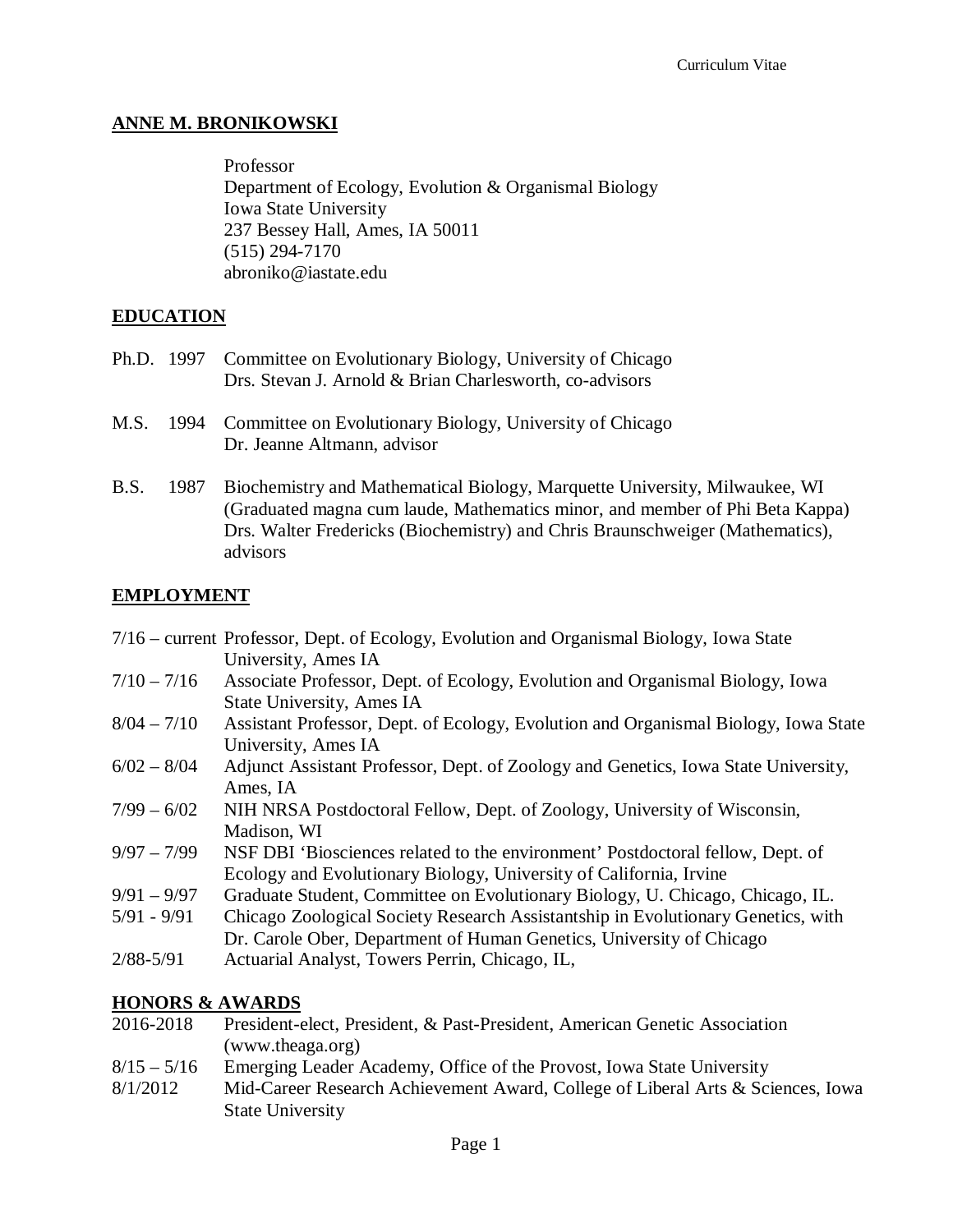#### **PEER-REVIEWED PUBLICATIONS**

(\*undergrad, grad, or post-doc in Bronikowski Lab)

#### **Published or In Press: Available from my [google scholar page](https://scholar.google.com/citations?user=CWgDE8QAAAAJ&hl=en&oi=ao)**

- **74.** Sparkman, AM, KR Chism, **AM Bronikowski**, LJ Brummett, LL Combrink, CL Davis, KG \*Holden, NM Kabey & DAW Miller. **2018**. Use of field‐portable ultrasonography reveals differences in developmental phenology and maternal egg provisioning in two sympatric viviparous snakes. Ecology and Evolution 2018: 1-11. [doi:10.1002/ece3.3928](https://onlinelibrary.wiley.com/doi/abs/10.1002/ece3.3928)
- **73.** Gangloff, EJ, AM Sparkman & **AM Bronikowski**. **2017**. Among‐individual heterogeneity in maternal behaviour and physiology affects reproductive allocation and offspring life‐history traits in the garter snake Thamnophis elegans. OIKOS [doi:10.1111/oik.04204](https://onlinelibrary.wiley.com/doi/full/10.1111/oik.04204)
- **72**. \*Palacios MG & **AM Bronikowski**. **2017**. Immune variation during pregnancy suggests immune component-specific costs of reproduction in a viviparous snake with disparate life-history strategies. *J Experimental Zoology A: Ecological and Integrative Physiology* 327: 513-522. [doi:10.1002/jez.2137](https://onlinelibrary.wiley.com/doi/full/10.1002/jez.2137)
- **71. \***Addis, EA, EJ \*Gangloff, MG \*Palacios, KE Carr & **AM Bronikowski**. **2017**. Merging the "Morphology–Performance–Fitness" Paradigm and Life-History Theory in the Eagle Lake Garter Snake Research Project. *Integrative and Comparative Biology* 57(2): 423-435. [doi:10.1093/icb/ics079](https://academic.oup.com/icb/article/57/2/423/4065454)
- **70. \***Gangloff EJ, DM \*Reding, D Bertolatus, C Reigel, JL Gaglardi-Seeley & **AM Bronikowski**. **2017**. Snakes in the city: Population structure of sympatric garter snakes (*Thamnophis spp.*) in an urban landscape. *Herpetological Conservation & Biology* 12(2): 509-521. [\(link\)](http://www.herpconbio.org/Volume_12/Issue_2/Gangloff_etal_2017.pdf)
- **69.** Telemeco RS, EJ \*Gangloff, GA Cordero, RL Polich, **AM Bronikowski** & FJ Janzen. **2017**. Physiology at near-critical temperatures, but not critical limits, varies between lizards from divergent environments. *J Animal Ecology* 86(6): 1510-1522. [doi:10.1111/1365-2656.12738](https://doi-org.proxy.lib.iastate.edu/10.1111/1365-2656.12738)
- **68.** Marck A, G Berthelot, V Foulonneau, A Marc, J Antero-Jacquemin, P Noirez, **AM Bronikowski**, TJ Morgan, T Garland Jr, PA Carter, P Hersen, J Di Meglio & J-F Toussaint. **2017**. Age-related changes in locomotor performance reveal a similar pattern for five different species: *Caenorhabditis elegans, Mus domesticus, Canis familiaris, Equus caballus and Homo sapiens*. *J Gerontology A: Biological Sciences*. **72(4)**: 455-463. [doi:10.1093/Gerona/glw136](https://academic.oup.com/biomedgerontology/article/72/4/455/2630042)
- **67. \***Gangloff EJ, AM Sparkman, KG \*Holden, CJ \*Corwin, M \*Topf & **AM Bronikowski. 2017.** Geographic variation and within-individual correlations of physiological stress markers in a widespread reptile, the common garter snake (Thamnophis sirtalis). *Comp Biochem Physiol A* **205**: 68-76. [doi:10.1016/j.cbpa.2016.12.019](https://doi.org/10.1016/j.cbpa.2016.12.019)
- **66.** Kauffman K, AM Sparkman, **AM Bronikowski** & MG Palacios. **2017**. Vertical transmission of *Hepatozoon* in the garter snake *Thamnophis elegans*. *J. Wildlife Diseases*. **53(1)**: 121-125. [doi:10.7589/2016-03-056](https://doi.org/10.7589/2016-03-056)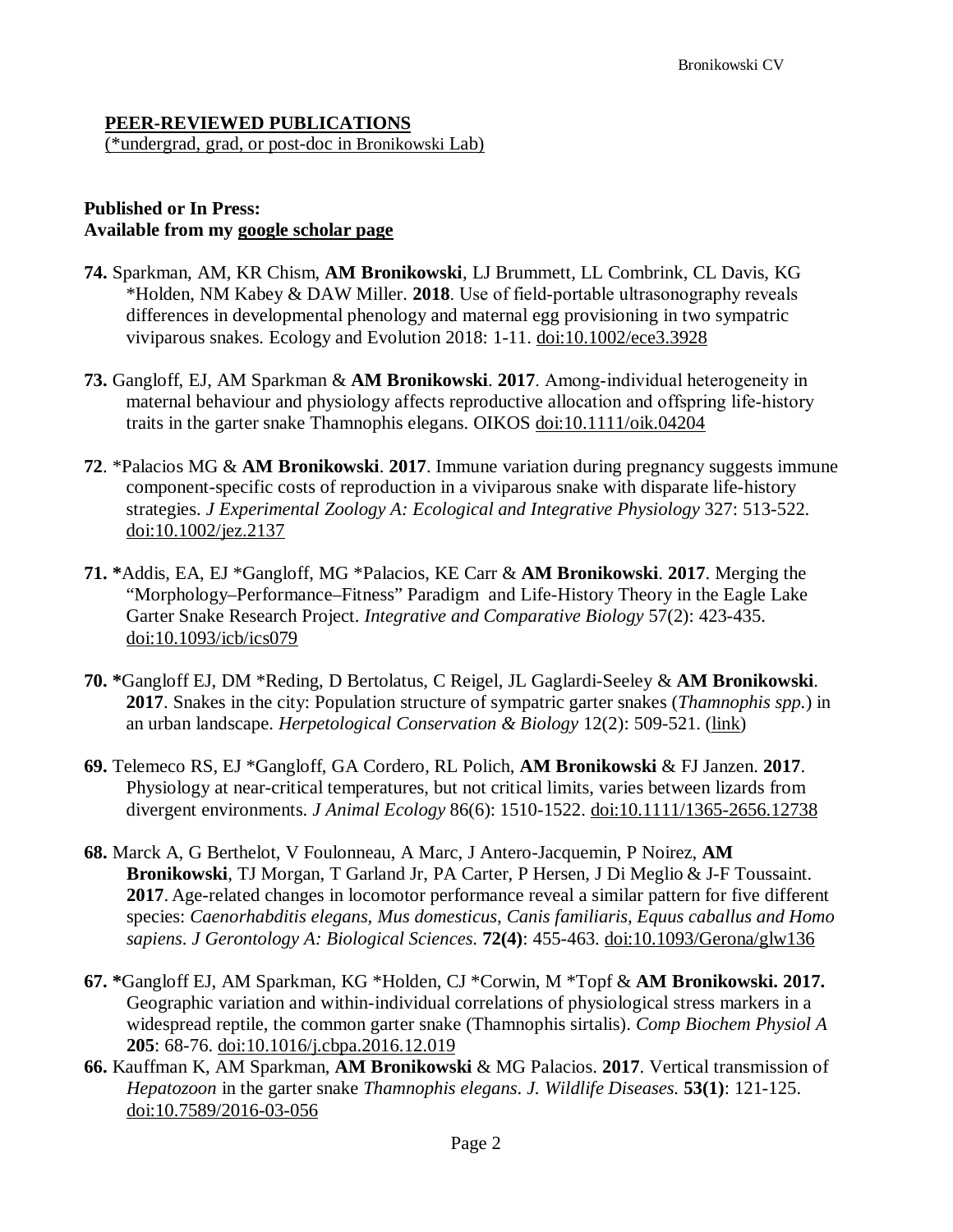**65.** Colchero F, R Roland, O Jones, J Barthold, DA Conde, A Lenart, C Torres, J Altmann, DK Brockman, **AM Bronikowski**, LM Fedigan, A Pusey, TS Stoinski, KB Strier, A Baudisch, SC Alberts, JW Vaupel. **2016**. The emergence of longevous populations. *PNAS*. **113(48)** E7681- E7690. [doi:10.1073/pnas.1612191113](https://doi.org/10.1073/pnas.1612191113)

Winner of the PNAS 2016 Cozzarelli Prize for a paper of outstanding scientific excellence and originality

- **64. \***Gangloff EJ, KG \*Holden, RS Telemeco, LH Baumgard & **AM Bronikowski. 2016.** Hormonal and metabolic responses to upper temperature extremes in divergent life-history ecotypes of a garter snake. *J Experimental Biology*. **219 (18)**: 2944-2954. [doi:10.1242/jeb.143107](http://jeb.biologists.org/content/219/18/2944)
- **63.** Schwartz TS, **AM Bronikowski. 2016.** Evolution and function of the Insulin and Insulin-like signaling network in ectothermic reptiles: Some answers and more questions. *Integrative and Comparative Biology* **56(2)**: 171-184. [doi:10.1093/icb/icw046](https://doi.org/10.1093/icb/icw046)
- **62.** Reding\* DM, EA Addis\*, MG Palacios\*, TS Schwartz\* & **AM Bronikowski**. **2016**. Insulin-like signaling (IIS) responses to temperature, genetic background, and growth variation in garter snakes with divergent life histories. *General and Comparative Endocrinology*. **233**: 88 – 99. [doi:10.1016/j.ygcen.2016.05.018](https://www.sciencedirect.com/science/article/pii/S0016648016301393)
- **61.** Warner, DA, DAW Miller, **AM Bronikowski** & FJ Janzen. **2016.** Decades of field data reveal that turtles senesce in the wild. *PNAS* 113(23): 6502-6507. [doi:10.1073.pnas.1600035113](http://www.pnas.org/content/113/23/6502) Reviewed in 2016 Faculty of 1000 Prime
- **60. Bronikowski**, **AM**, SC Alberts, J Altmann, DK Brockman, M Cords, LM Fedigan, AE Pusey, TS Stoinski, M Cords & WF Morris. **2016.** Female and male life tables of seven wild primate species. *Nature Scientific Data* 3: 160006. [doi:10.1038/sdata.2016.6](https://www.nature.com/articles/sdata20166)
- **59**. Speakman JR, JD Blount, **AM Bronikowski**, R Buffenstein, C Isaksson, TBL Kirkwood, P Monaghan, SE Ozanne, M Beaulieu, M BrigA, S Carr, LL Christensen, HM Cochemé, DL Cram, B Dantzer, JM Harper, D JurK, A King, JC Noguera, K Salin, E Sild, MJP Simons, S Smith S, A Stier, M Tobler, E Vitikainen, M Peaker & C Selman. **2015**. Oxidative stress and life histories: unresolved issues and current needs. *Ecology and Evolution* 5(24) 5745-57. [doi:10.1002/ece3.1790](https://doi.org/10.1002/ece3.1790)
- **58.** Schwartz\*, TS, ZW Arendsee\*, **AM Bronikowski 2015**. Mitochondrial divergence between slow- and fast-aging garter snakes. Invited Contribution for special issue "Aging in the Wild: Insights from Free-Living and Non-Model Organisms" *Experimental Gerontology* 71: 135- 146. [doi:10.1016/j.exger.2015.09.004](https://doi.org/10.1016/j.exger.2015.09.004)
- **57**. Alper, S, **AM Bronikowski** & JM Harper **2015**. Comparative cellular biogerontology: where do we stand? Invited Contribution for special issue "Aging in the Wild: Insights from Free-Living and Non-Model Organisms" *Experimental Gerontology* 71: 109-117. [doi:10.1016/j.exger.2015.08.018](https://doi.org/10.1016/j.exger.2015.08.018)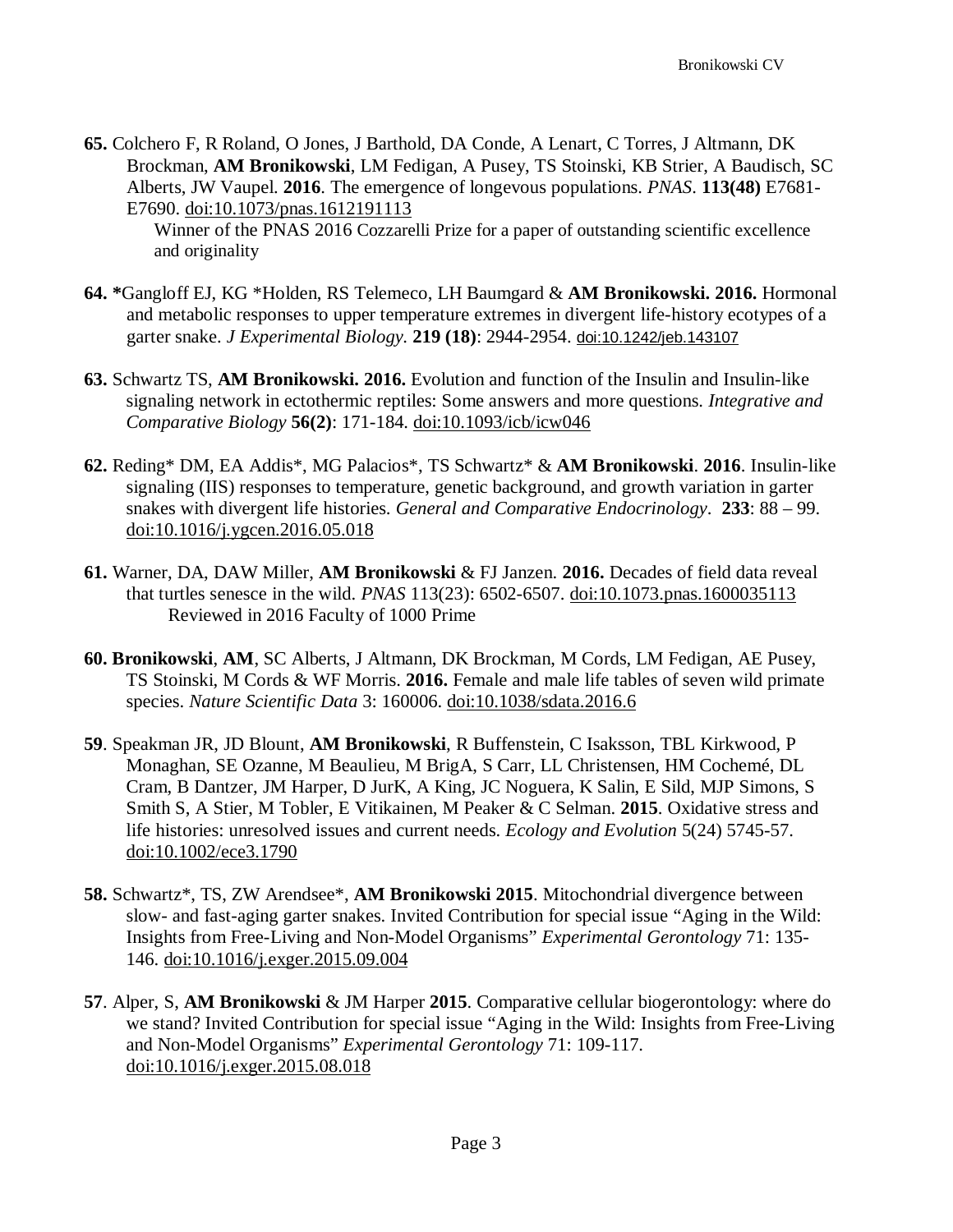- **56**. Gangloff\*, EJ, D Vleck, **AM Bronikowski**. **2015**. Developmental and immediate thermal environments shape energetic trade-offs, growth, and metabolic rate in divergent life-history ecotypes of the garter snake *Thamnophis elegans*. *Physiological and Biochemical Zoology*. 88: 550-563. [doi:10.1086/682239](https://www.journals.uchicago.edu/doi/pdfplus/10.1086/682239)
- **55**. McGaugh\*, SE, **AM Bronikowski**, C Kuo, L Flagel, E Addis\*, D Reding\*, F Janzen, T Schwartz\*. **2015**. Rapid molecular evolution of the IIS/TOR molecular network in amniotes. *PNAS*: 112(22): 7055-7060. [doi:10.1073/pnas.1419659112](https://doi.org/10.1073/pnas.1419659112)

Featured in the Ames Tribune (6/6/2015) [\(http://amestrib.com/news/isu-researchers](http://amestrib.com/news/isu-researchers-find-variation-genetics-across-species-influence-aging)[find-variation-genetics-across-species-influence-aging\)](http://amestrib.com/news/isu-researchers-find-variation-genetics-across-species-influence-aging) Featured on Iowa Public Radio Talk of Iowa (6/15/2015) [\(http://iowapublicradio.org/post/ever-expanding-field-genomic-research\)](http://iowapublicradio.org/post/ever-expanding-field-genomic-research) Covered by several online news services: Science Daily (May 27, 2015); Newswise (May 27, 2015); HealthCanal (May 27, 2015); Phys.org (May 28, 2015); Lab Manager (May 29, 2015)

- **54**. Schwartz\*, TS & **AM Bronikowski. 2014.** Gene expression of components of the insulin/insulin-like signaling pathway in response to heat stress in the garter snake *Thamnophis elegans*. *J. Iowa Academy of Sciences*. 121(1-4): 1-4. [doi:10.17833/0896-8381-121.1.1](https://doi.org/10.17833/0896-8381-121.1.1)
- **53**. Refsnider, JM, MG Palacios\*, DM Reding\*, & **AM Bronikowski**. **2014**. Effects of a novel climate on stress response and immune function in painted turtles (*Chrysemys picta*). *Journal of Experimental Zoology* 323(3): 160-168. [doi:10.1002/jez.1902](https://doi.org/10.1002/jez.1902)
- **52.** (Book Chapter) Miller, DAW, FJ Janzen, G Fellers, P Kleeman, AM Bronikowski. **2014**. Biodemography of ectothermic tetrapods provides insights into the evolution and plasticity of mortality trajectories. Pp 295-314 in (M Weinstein & MA Lane, Eds.) *Comparative Biodemography: Sociality, Hierarchy, Health.* The National Academies Press (Washington DC).  $(\underline{link})$
- **51.** Sparkman, AM, **AM Bronikowski**, S Williams\*, S Parsai\*, W Manhart\* & MG Palacios. **2014** Physiological indices of stress in wild and captive garter snakes: correlations, repeatability, and ecological variation. *Comparative Physiology and Biochemistry Part A* 174: 11-17. [doi:10.1016/j.cbpa.2014.03.023](https://doi.org/10.1016/j.cbpa.2014.03.023)
- **50.** The Python Genome Consortium**. 2014.** The Burmese python genome reveals the molecular basis for extreme adaptation in snakes. *PNAS* 110(51): 20645 – 20650. [doi:10.1073/pnas.1314475110](https://doi.org/10.1073/pnas.1314475110)
- **49.** Palacios\*, MG, JE Cunnick & **AM Bronikowski**. **2013**. Complex interplay of condition, lifehistory, and prevailing environment shape immune defenses of snakes in the wild. *Physiological & Biochemical Zoology*. 86: 547-558. [doi:10.1086/672371](https://www.journals.uchicago.edu/doi/full/10.1086/672371)
- **48.** Alberts, SC, J Altmann, DK Brockman, M Cords, LM Fedigan, A Pusey, T Stoinski, KB Strier, WF Morris & **AM Bronikowski**. **2013**. Reproductive cessation patterns in primates reveal that humans are distinct. *PNAS* 110: 13440-5. [doi:10.1073/pnas.1311857110](https://doi.org/10.1073/pnas.1311857110)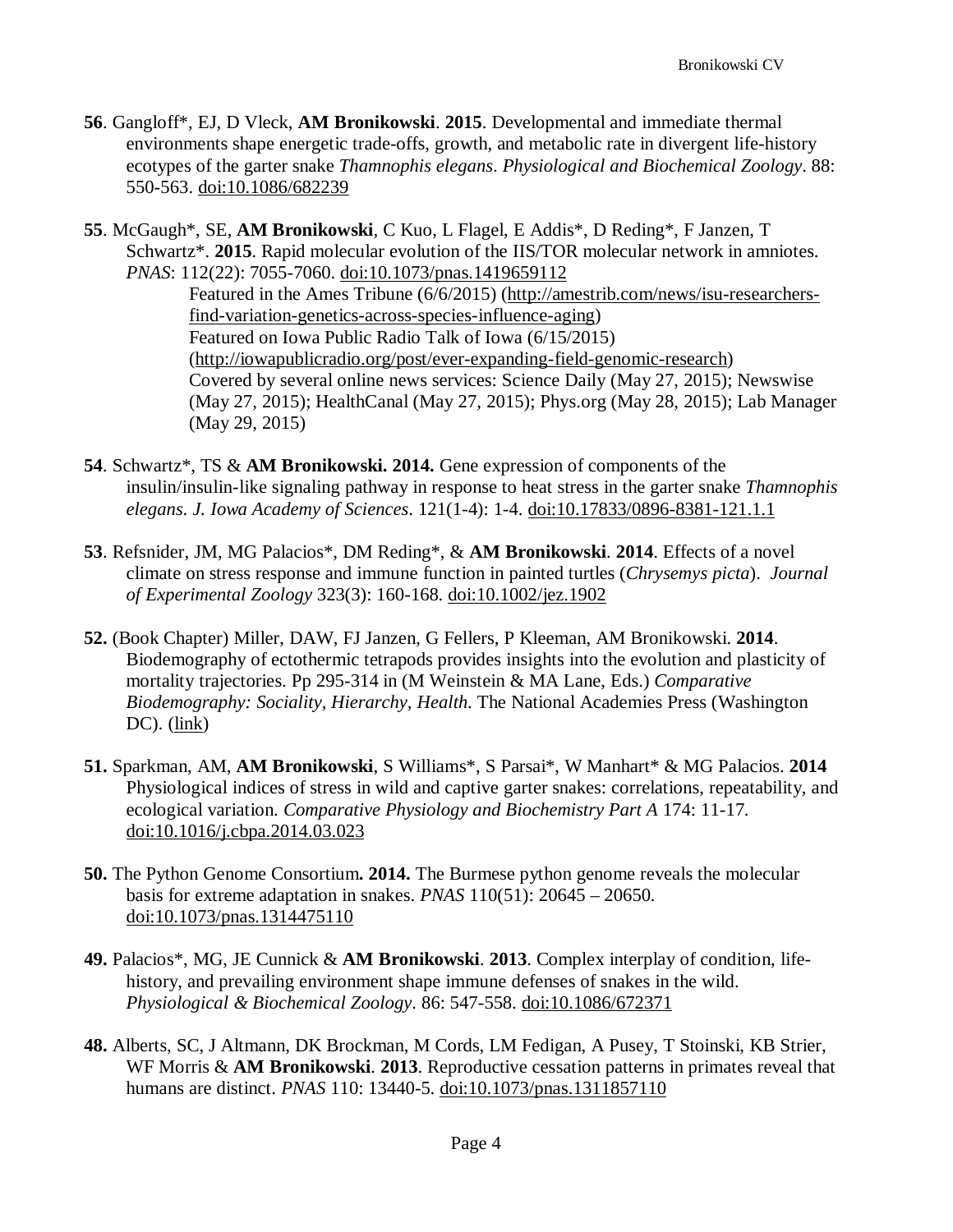Featured on Science News [\(www.sciencenews.org\)](http://www.sciencenews.org/), and Iowa Public Radio, Talk of Iowa [\[link\]](http://iowapublicradio.org/post/menopause) Honorable Mention of the 2014 Ommen Prize - Wildlife, The Foundation for Evolution, Medicine & Public health

- **47.** The Painted Turtle Genome Consortium. **2013**. The western painted turtle genome: The evolution of extreme physiological adaptations in a slowly evolving lineage. *Genome Biology* 2013 Mar 28;14(3):R28. [doi:10.1186/gb-2013-14-3-r28](https://genomebiology.biomedcentral.com/articles/10.1186/gb-2013-14-3-r28)
- **46**. Burniston, JG, TH Meek, SN Pandey, G Broitman-Maduro, MF Maduro, **AM Bronikowski**, T Garland Jr. & Y-W Chen. **2013**. Gene expression profiling of gastrocnemius of "Mini-Muscle" mice. *Physiological Genomics* 45(6): 228 – 236. [doi:10.1152/physiolgenomics.00149.2012](https://doi.org/10.1152/physiolgenomics.00149.2012)
- **45.** Sparkman, AM, JG Billings, D von Borstel, **AM Bronikowski** & SJ Arnold. **2013**. Avian predation and the evolution of life histories in the garter snake *Thamnophis elegans. American Midland Naturalist* 170: 66-85. [doi:10.1674/0003-0031-170.1.66](http://www.bioone.org/doi/full/10.1674/0003-0031-170.1.66)
- **44.** Schwartz\*, T & **AM Bronikowski**. **2013**. Dissecting molecular stress networks: identifying nodes of divergence between life-history phenotypes. *Molecular Ecology* 22:739-756. [doi:10.1111/j.1365-294X.2012.05750.x](https://doi.org/10.1111/j.1365-294X.2012.05750.x)
- **43.** Sparkman\*, AM, T Schwartz\*, J Madden\*, S Boyken, N Ford, J Serb & **AM Bronikowski**. **2012**. Rates of molecular evolution vary in vertebrates for insulin-like growth factor-1 (IGF-1), a pleiotropic locus that regulates life history traits. *General and Comparative Endocrinology* 178: 164 – 173. [doi:10.1016/j.ygcen.2012.04.022](https://doi.org/10.1016/j.ygcen.2012.04.022)
- **42.** Reding\*, DM, **AM Bronikowski**, WE Johnson & WR Clark. **2012**. Pleistocene and ecological effects on continental-scale genetic differentiation in the bobcat (*Lynx rufus*). *Molecular Ecology* 21: 3078-3093. [doi:10.1111/j.1365-294X.2012.05595.x](https://doi.org/10.1111/j.1365-294X.2012.05595.x) Winner of The Wildlife Society "Outstanding Article of 2012" award
- **41.** Palacios\*, MG, AM Sparkman, & **AM Bronikowski**. **2012**. Corticosterone and pace of life in two life-history ecotypes of the garter snake *Thamnophis elegans*. *General and Comparative Endocrinology* 175: 443-448. [doi:10.1016/j.ygcen.2011.11.042](https://doi.org/10.1016/j.ygcen.2011.11.042)
- **40**. Castoe, TA, EL Braun, **AM Bronikowski** *et al*. **2012**. Report from the first snake genomics and integrative biology meeting. *Standards in Genomic Sciences 7:7010150.*  [doi:10.4056/sigs.3106480](https://doi.org/10.4056/sigs.3106480)
- **39**. Palacios\*, MG, AM Sparkman, & **AM Bronikowski 2011**. Developmental plasticity of immune defence in two life-history ecotypes of the garter snake, *Thamnophis elegans* - a commonenvironment experiment. *Journal of Animal Ecology* 80: 431-437. [doi:10.1111/j.1365-](https://doi.org/10.1111/j.1365-2656.2010.01785.x) [2656.2010.01785.x](https://doi.org/10.1111/j.1365-2656.2010.01785.x)
- **38.** Castoe, TA, APJ de Koning, KT Hall, KD Yokoyama, W Gu, EN Smith, C Feschotte, P Uetz, DA Ray, J Dobry, R Bogden, SP Mackessy, **AM Bronikowski**, WC Warren, SM Secor & DD Pollock. **2011**. Sequencing the genome of the Burmese python (*Python molurus vivittatus*) as a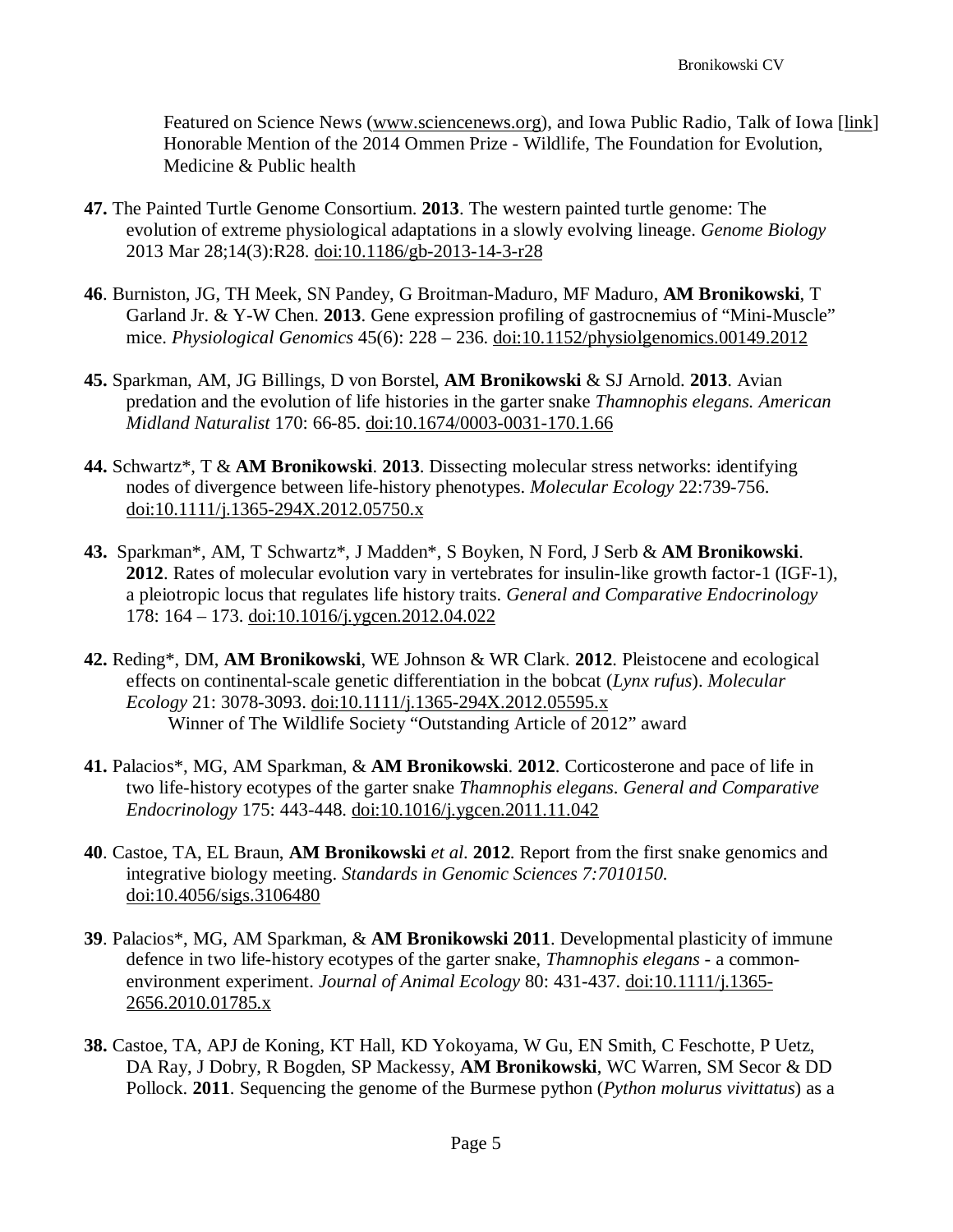model for studying extreme adaptations in snakes. *Genome Biology* 12: 406. [doi:10.1186/gb-](https://doi.org/10.1186/gb-2011-12-7-406)[2011-12-7-406](https://doi.org/10.1186/gb-2011-12-7-406)

- **37.** Castoe, TA, **AM Bronikowski**, ED Brodie III, SV Edwards, ME Pfrender, MD Shapiro, DD Pollock & WC Warren. **2011**. A proposal to sequence the genome of a garter snake (*Thamnophis sirtalis*). *Standards in Genomic Sciences* 4:2. [doi:10.4056/sigs.1664145](http://doi.org/10.4056/sigs.1664145)
- **36. Bronikowski**, **AM**, J Altmann, DK Brockman, M Cords, LM Fedigan, AE Pusey, TS Stoinski, Morris WF, KB Strier & SC Alberts. **2011**. Aging in the natural world: Comparative data reveal similar mortality patterns across primates. *Science* 331: 1325 – 1328. [doi:](http://science.sciencemag.org/content/331/6022/1325) [10.1126/science.1201571](http://science.sciencemag.org/content/331/6022/1325) Featured on NPR's Science Friday, MSNBC, Discovery's Science News
- **35.** Miller\*, DA, WR Clark, SJ Arnold, **AM Bronikowski**. **2011**. Stochastic population dynamics and life-history evolution in the western terrestrial garter snake. *Ecology* 92: 1658 – 1671. [doi:](https://doi.org/10.1890/10-1438.1) [10.1890/10-1438.1](https://doi.org/10.1890/10-1438.1)
- **34. Bronikowski, AM** & T Flatt. **2010**. Aging and its measurement. *Nature Education Knowledge* 1(12): 3. [\(link\)](https://www.nature.com/scitable/knowledge/library/aging-and-its-demographic-measurement-16821152)
- **33.** Schwanz\*, L, DA Warner\*, S McGaugh\*, R di Terlizzi, & **AM Bronikowski**. **2011**. Statedependent physiological maintenance in a long-lived ectotherm, the painted turtle (*Chrysemys picta*). *J. Experimental Biology* 214: 88 – 97. [doi:10.1242/jeb.046813](http://jeb.biologists.org/content/214/1/88.full) Featured in "Painted turtles vary maintenance investment over time" JEB 214: i – ii.
- **32.** Schwartz\*, TS, J-H Choi, H Tae, Y Yang, K Mockaitis, J Van Hemert\*, SR Proulx & **AM Bronikowski**. **2010**. A garter snake transcriptome: pyrosequencing, *de novo* assembly, and sexspecific differences. *BMC Genomics* 11: 694 [doi:10.1186/1471-2164-11-694](https://doi.org/10.1186/1471-2164-11-694)
- **31.** Morris, WF, J Altmann, DK Brockman, M Cords, LM Fedigan, AE Pusey, TS Stoinski, **AM Bronikowski**, SC Alberts, & KB Strier. **2010**. Low demographic variability in wild primate populations: fitness impacts of variation, covariation, and serial correlation in vital rates. *American Naturalist* 177: E14-E28. [doi:10.1086/657443](https://www.journals.uchicago.edu/doi/full/10.1086/657443)
- **30.** (Book Chapter) Schwartz\* TS & **AM Bronikowski**. **2011**. Molecular stress pathways and the evolution of reproduction and aging in reptiles. Pp. 193 - 209 In (T. Flatt & A. Heyland, eds.) *Molecular Mechanisms of Life History Evolution*. Oxford Univ. Press, UK. [\(link\)](https://www.researchgate.net/publication/224022566_Molecular_stress_pathways_and_the_evolution_of_life_histories_in_reptiles)
- **29.** (Book Chapter) Sparkman\* AM, NB Ford, **AM Bronikowski 2011**. IGF1 and reproduction in snakes. Pp. 587-618 In (R.D. Aldridge & D. M. Sever, eds.) *Reproductive Biology and Phylogeny of Snakes*. Volume 9, Reproductive Biology and Phylogeny series, B. G. M. Jamieson (ed). CRC Press, Boca Raton, Florida. [\(link\)](https://www.taylorfrancis.com/books/e/9781439858332/chapters/10.1201%2Fb10879-15)
- **28.** Byars\*, DJ, NB Ford, AM Sparkman\* & **AM Bronikowski. 2010.** Influences of diet and family on age of maturation in brown house snakes, *Lamprophis fuliginosis*. *Herpetologica* 66: 456 – 463. [doi:10.1655/HERPETOLOGICA-D-10-00008.1](https://doi.org/10.1655/HERPETOLOGICA-D-10-00008.1)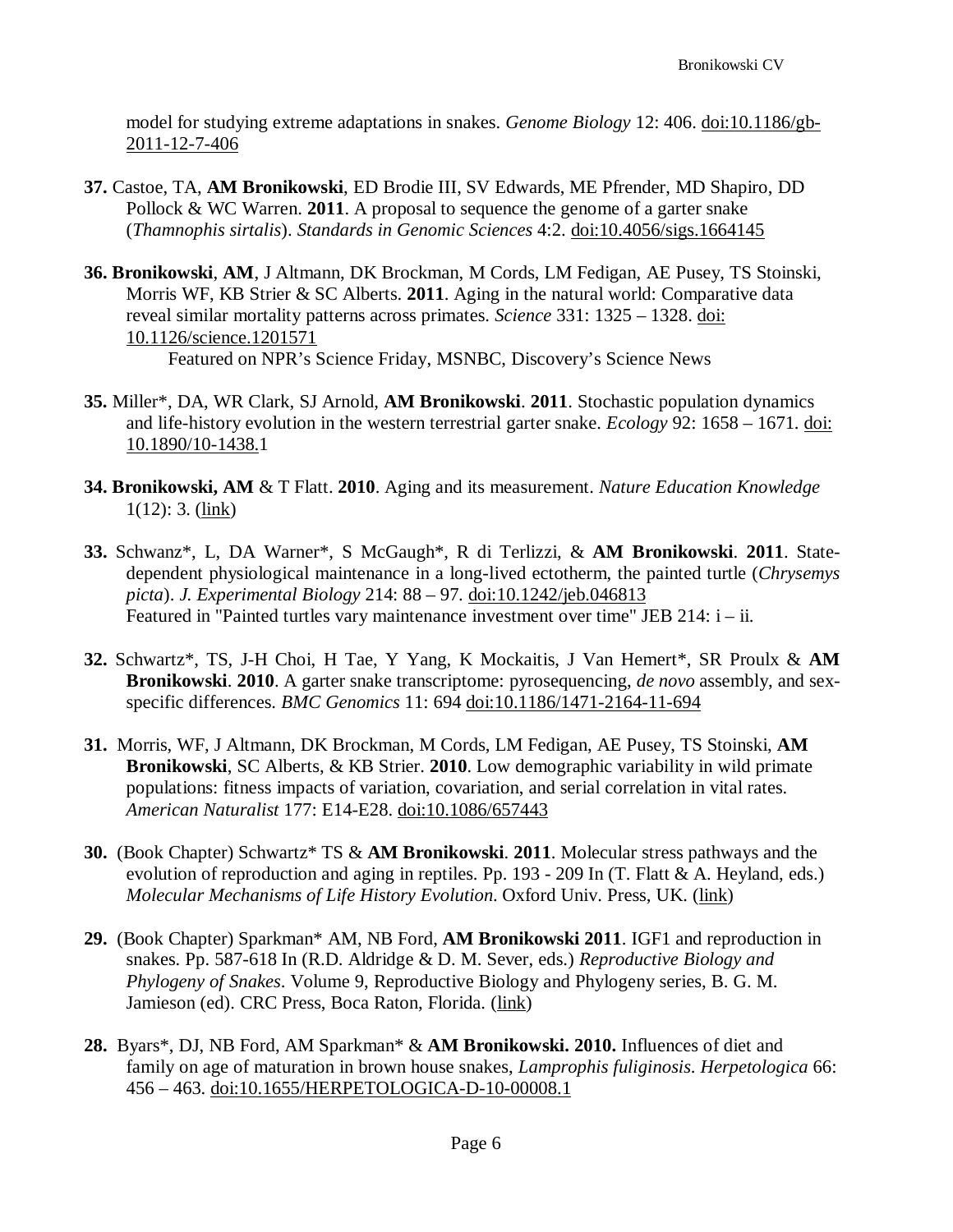- **27. Bronikowski, AM** & D Vleck. **2010**. Metabolism, Body Size and Life Span: A Case Study in Evolutionarily Divergent Populations of the Garter Snake (*Thamnophis elegans*). *Integrative and Comparative Biology* 50: 880-887. [doi:10.1093/icb/icq132](https://doi.org/10.1093/icb/icq132)
- **26.** Strier, K, J Altmann, D Brockman, **A Bronikowski**, M Cords, L Fedigan, H Lapp, X Liu, W Morris, A Pusey, T Stoinski, S Alberts. **2010**. The Primate Life History Database: A unique shared ecological data resource. *Methods in Ecology and Evolution* 1: 199-211. [doi:10.1111/j.2041-210X.2010.00023.x](https://doi.org/10.1111/j.2041-210X.2010.00023.x)
- **25.** Sparkman\*, AM, D Byars\*, NB Ford & **AM Bronikowski**. **2010**. The role of insulin-like growth factor (IGF-1) in growth and reproduction in female brown house snakes (*Lamprophis fuliginosis*). *General and Comparative Endocrinology* 168: 408 - 414. [doi:10.1016/j.ygcen.2010.05.006](https://doi.org/10.1016/j.ygcen.2010.05.006)
- **24.** Robert\* K & **AM Bronikowski**. **2010**. Evolution of senescence: Physiological evolution in natural populations of the garter snake with divergent life history ecotypes. *The American Naturalist* 175: 147-159. [doi:10.1086/649595](https://www.journals.uchicago.edu/doi/full/10.1086/649595)

Featured in Natural History Magazine, November 2010, *Samplings*. "Old cold-bloods" Featured in Die Presse December 2009 *Wissenschaft* "Biologie: Der Norden macht groß"

**23.** Sparkman\* AM, C Vleck, & **AM Bronikowski**. **2009**. Evolutionary ecology of endocrinemediated life history variation in the garter snake, *Thamnophis elegans. Ecology* 90: 720–728. [doi:10.1890/08-0850.1](https://doi.org/10.1890/08-0850.1)

Featured in Faculty of 1000 Biology, 16 April 2009 <http://www.f1000biology.com/article/id/1158825>

- **22.** Robert\* K, Vleck C & **AM Bronikowski. 2009**. The effects of maternal corticosterone levels on offspring behavior in fast and slow growth garter snakes (*Thamnophis elegans*). *Hormones & Behavior*. 55: 24-32. [doi:10.1016/j.yhbeh.2008.07.008](https://doi.org/10.1016/j.yhbeh.2008.07.008)
- **21. Bronikowski AM**. **2008**. The evolution of aging phenotypes in snakes: A review and synthesis with new data. *AGE Journal of the American Aging Association*. 30: 169-176. [doi:10.1007/s11357-008-9060-5](https://link.springer.com/article/10.1007/s11357-008-9060-5)
- **20.** Robert\* K, AK Rossini & **AM Bronikowski**. **2007**. Testing the free radical theory of aging hypothesis: Physiological differences in long-lived and short lived Colubrid snakes. *Aging Cell* 6: 395-404. [doi:10.1111/j.1474-9726.2007.00287.x](https://doi.org/10.1111/j.1474-9726.2007.00287.x)
- **19.** Sparkman\* A, SJ Arnold & **AM Bronikowski. 2007.** An empirical test of evolutionary theories for reproductive senescence and reproductive effort in the garter snake *Thamnophis elegans*. *Proceedings of the Royal Society of London B* 274: 943 – 950. [doi:10.1098/rspb.2006.0072](http://rspb.royalsocietypublishing.org/content/274/1612/943)
- **18. Bronikowski AM**, TJ Morgan, T Garland Jr & PA Carter. **2006.** Evolution of aging and age related physical decline in mice selectively bred for high voluntary exercise. *Evolution* 60: 1494-1508. [doi:10.1111/j.0014-3820.2006.tb01228.x](https://doi.org/10.1111/j.0014-3820.2006.tb01228.x)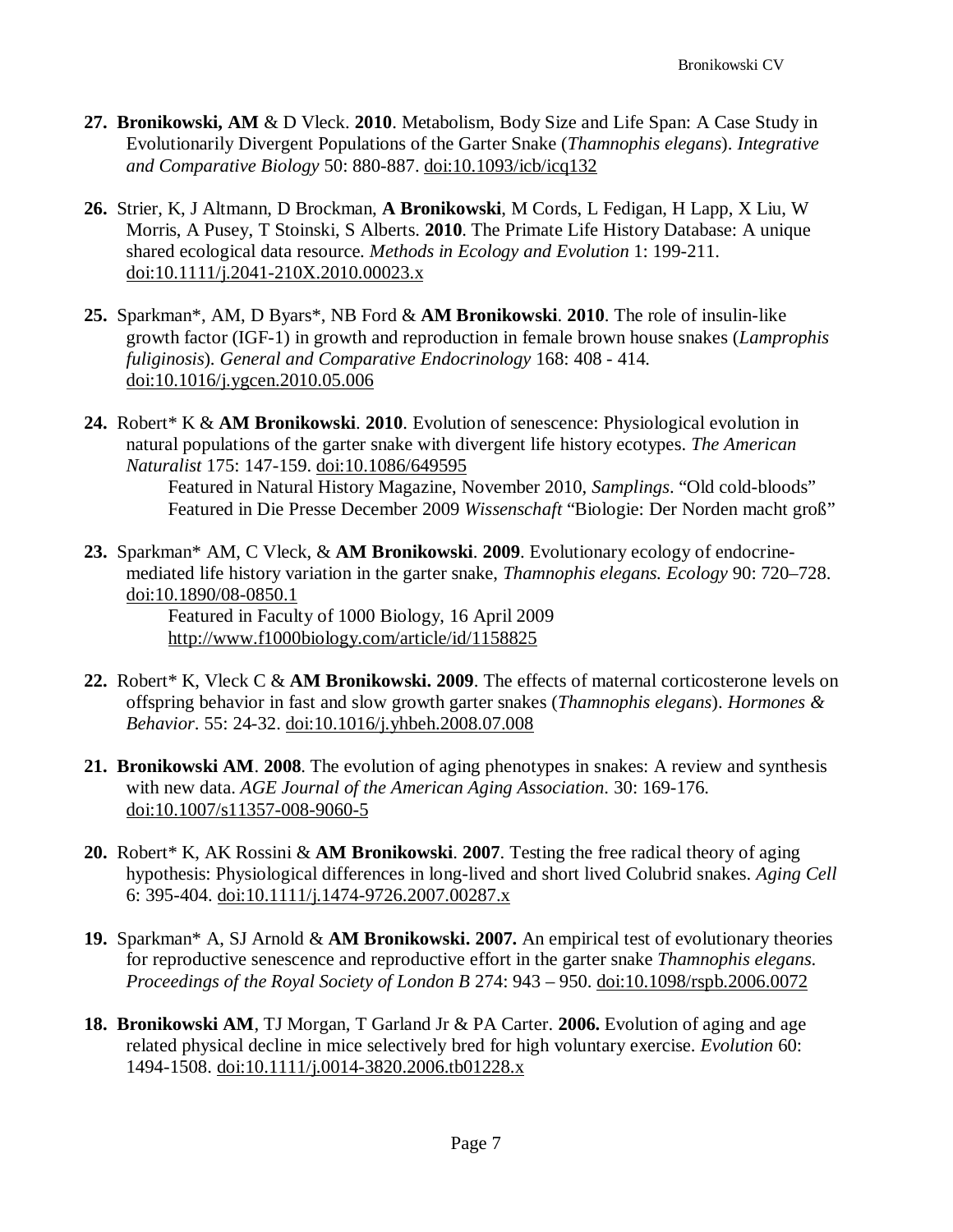- **17.** (Book Chapter) Promislow DEL & **AM Bronikowski**. **2006**. The Evolutionary Genetics of Senescence. Pp. 464 – 481 In *Evolutionary Genetics: Concepts and Case Studies* (Wolf J & Fox C eds). Oxford University Press, U.K. [\(link\)](https://www.researchgate.net/publication/324069074_The_Evolutionary_Genetics_of_Senescence)
- **16.** Gammie SC, NS Hasen, TA Awad, AP Auger, HM Jessen, JB Panksepp & **AM Bronikowski**. **2005**. Gene array profiling of large hypothalamic CNS regions in lactating and randomly cycling virgin mice. *Molecular Brain Research* 139: 201-211. [doi:10.1016/j.molbrainres.2005.05.011](https://doi.org/10.1016/j.molbrainres.2005.05.011)
- **15. Bronikowski AM** & DEL Promislow. **2005**. Testing evolutionary theories of aging in the wild. *Trends in Ecology and Evolution* 20(6) 271-273. [doi:10.1016/j.tree.2005.03.011](https://doi.org/10.1016/j.tree.2005.03.011)
- **14. Bronikowski AM**, JS Rhodes, T Garland, Jr., TA Prolla, T Awad, SC Gammie. **2004**. The evolution of gene expression in mouse hippocampus in response to selective breeding for increased locomotor activity. *Evolution* 58: 2079 - 2086. [doi:10.1111/j.0014-](https://doi.org/10.1111/j.0014-3820.2004.tb00491.x) [3820.2004.tb00491.x](https://doi.org/10.1111/j.0014-3820.2004.tb00491.x)
- **13. Bronikowski AM**, PA Carter, TJ Morgan, T Garland Jr., N Ung\*, TD Pugh, R Weindruch, & TA Prolla. **2003**. Lifelong voluntary exercise in the mouse prevents age-related alterations in gene expression in the heart. *Physiological Genomics* 12: 129 – 138. [doi:10.1152/physiolgenomics.00082.2002](https://doi.org/10.1152/physiolgenomics.00082.2002)

Featured in the editorial focus "In for the long run" by S. Welle and S. B. Glueck, Physiological Genomics 12: 71 – 72, 2003.

- **12.** LJ Martin, MC Mahaney, **AM Bronikowski**, KD Carey, B Dyke, AG Comuzzie. **2002**. Lifespan in captive baboons is heritable. *Mechanisms of Aging and Development* 123: 1461 - 1467. [doi:10.1016/S0047-6374\(02\)00083-0](https://doi.org/10.1016/S0047-6374(02)00083-0)
- **11. Bronikowski AM**, S. Alberts, J. Altmann, C Packer, KD Carey & M Tatar. **2002**. The aging baboon: Comparative demographic senescence in a model non-human primate. *PNAS* 99: 9591 - 9595. [doi:10.1073/pnas.142675599](https://doi.org/10.1073/pnas.142675599) Featured in Reuters Health "Baboon study points to aging genes" by A. McCook, 26 June 2002 press releases.
- **10. Bronikowski AM**, TJ Morgan, T Garland Jr., & PA Carter. **2002**. Anti-oxidant gene expression in active and sedentary house mice selected for high voluntary wheel-running behavior. *Genetics* 161: 1763 - 1769. [\(link\)](http://www.genetics.org/content/161/4/1763.full)
- **9. Bronikowski AM**, ME Clark, H Rodd, & DN Reznick. **2002**. Population-dynamic consequences of predator-induced life-history variation in the guppy (*Poecilia reticulata*). *Ecology* 83: 2194 – 2204. [doi:10.1890/0012-9658\(2002\)083\[2194:PDCOPI\]2.0.CO;2](https://doi.org/10.1890/0012-9658(2002)083%5b2194:PDCOPI%5d2.0.CO;2) (see also *Ecology* 83: 3532. [erratum\)](https://doi.org/10.1890/0012-9658(2002)083%5b3532:E%5d2.0.CO;2)
- **8. Bronikowski AM,** PA Carter, JG Swallow, IA Girard, JS Rhodes, & T Garland Jr. **2001**. Openfield behavior of house mice selectively bred for high voluntary wheel running. *Behavior Genetics* 31(3): 309 – 316. [doi:10.1023/A:1012283426530](https://doi.org/10.1023/A:1012283426530)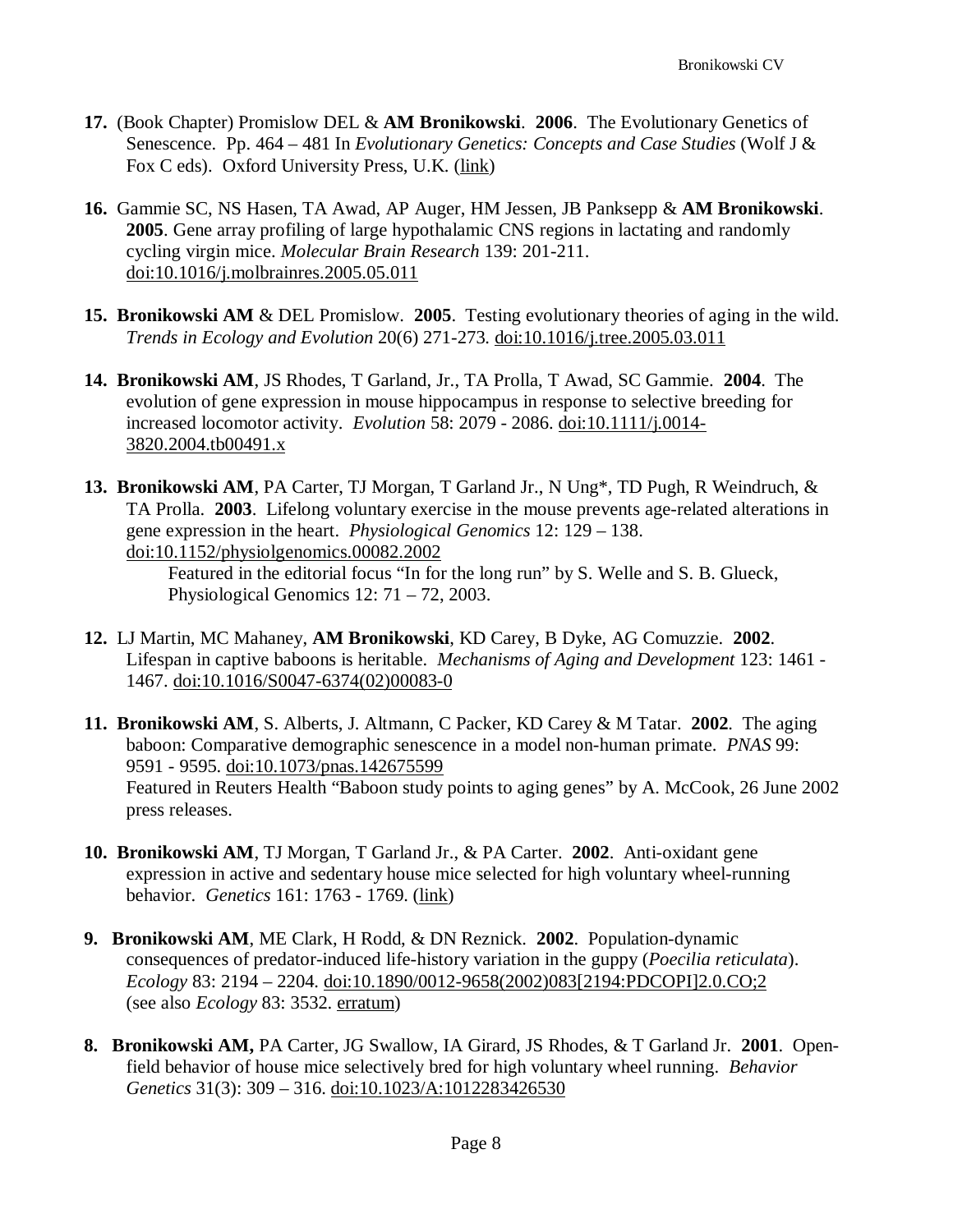- **7. Bronikowski AM** & SJ Arnold. **2001**. Cytochrome *b* phylogeny does not match subspecific classification in the western terrestrial garter snake. *Copeia* 2001(2): 507-512. [doi:10.1643/0045-8511\(2001\)001\[0508:CBPDNM\]2.0.CO;2](https://doi.org/10.1643/0045-8511(2001)001%5b0508:CBPDNM%5d2.0.CO;2)
- **6. Bronikowski AM**, AF Bennett & RE Lenski. **2001**. Evolutionary adaptation to temperature. VIII. Effects of temperature on growth rate in natural isolates of *Escherichia coli* and *Salmonella enterica* from different thermal environments. *Evolution* 55(1): 33-40. [doi:10.1554/0014-3820\(2001\)055\[0033:EATTVE\]2.0.CO;2](https://doi.org/10.1554/0014-3820(2001)055%5b0033:EATTVE%5d2.0.CO;2)
- **5. Bronikowski AM. 2000**. Experimental evidence for the adaptive evolution of growth rate in the garter snake (*Thamnophis elegans*). *Evolution* 54(6): 1760-1767. [doi:10.1554/0014-](https://doi.org/10.1554/0014-3820(2000)054%5b1760:EEFTAE%5d2.0.CO;2) [3820\(2000\)054\[1760:EEFTAE\]2.0.CO;2](https://doi.org/10.1554/0014-3820(2000)054%5b1760:EEFTAE%5d2.0.CO;2)
- **4. Bronikowski AM** & SJ Arnold. **1999**. The evolutionary ecology of life-history variation in the garter snake *Thamnophis elegans*. *Ecology* 80: 2314 – 2325. [doi:10.1890/0012-](https://doi.org/10.1890/0012-9658(1999)080%5b2314:TEEOLH%5d2.0.CO;2) [9658\(1999\)080\[2314:TEEOLH\]2.0.CO;2](https://doi.org/10.1890/0012-9658(1999)080%5b2314:TEEOLH%5d2.0.CO;2)
- **3.** Paukstis, GL, JK Tucker, **AM Bronikowski** & FJ Janzen. **1999**. Survivorship of aerially exposed zebra mussels (*Dreissena polymorpha*) under laboratory conditions. Journal of *Freshwater Ecology* 14: 511-517. [doi:10.1080/02705060.1999.9663709](https://doi.org/10.1080/02705060.1999.9663709)
- **2. Bronikowski AM** & J Altmann. **1996**. Foraging in a variable environment: weather patterns and the behavioral ecology of baboons. *Behavioral Ecology and Sociobiology* 39(1): 11-25. [doi:10.1007/s002650050262](https://doi.org/10.1007/s002650050262)
- **1. Bronikowski AM** & C Webb. **1996**. A critical review of variability measures used in behavioral ecology studies. *Behavioral Ecology and Sociobiology* 39(1): 27-30 (reviewed independently of above paper). [\(link\)](https://www.jstor.org/stable/4601230?seq=1#page_scan_tab_contents)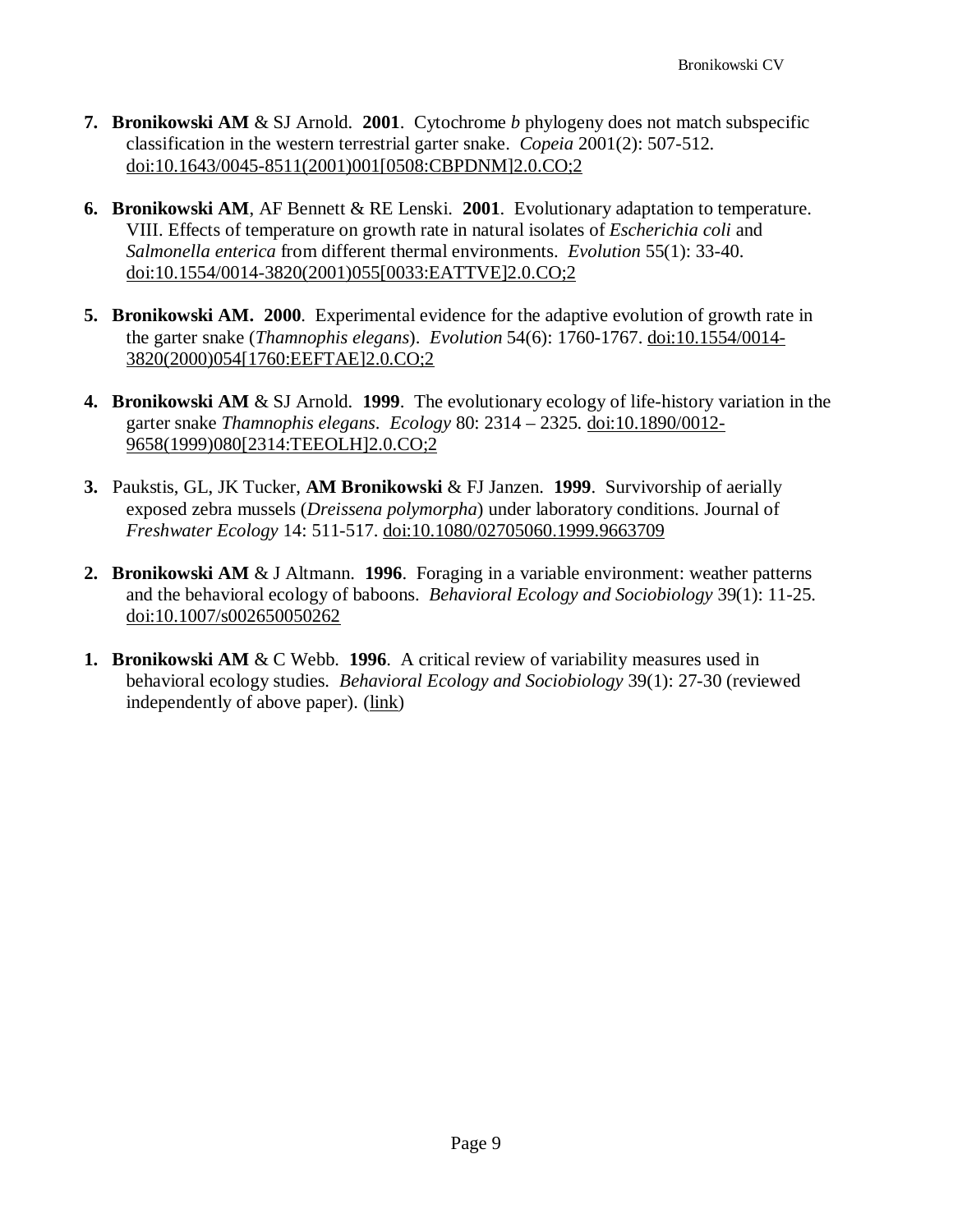### **GRANT SUPPORT**

#### **Pending**

- 2018-22 NIH R01 HG010374 "Exploiting Non-Model Organisms and Innovative Sequence Comparison Approaches to Annotate Human Genes of Unknown Function Bronikowski = MPI. Budget \$2 million (Pending IRG review)
- 2018-21 NIH R15 AG059286-01 "Predicting cognitive function: Biomarkers and economics in a rural aged cohort

Bronikowski = co-investigator. Budget \$1 million (Pending Council Review)

#### **Current**

2016-19 NSF IOS-1558071 "Integrated Physiological, Genetic and Demographic Responses to Long-Term Habitat Change" Bronikowski = PI. Budget =  $$868,962$  (3/15/2016 start date)

2015-19 NIH R01AG049416 "Biodemography and senescence of painted turtles" Bronikowski = PI. Budget =  $$1$  million (5/15/2015 start date)

#### **Previous Substantive:**

- 2009-14 NSF IOS 0922528 "The integration of cellular stress response, immune function and aging in long- and short-lived ecotypes of garter snake." Bronikowski = PI. Budget =  $$547,564 / 3.5$  years. 2011 ROA RUI Supplement \$24,999
- 2012-14 NSF IOS 1253896 "IOS Mid-Career Award in Bioinformatics and Genomics" Bronikowski = PI. Budget =  $$84,000 / 1$  year
- 2011-12 ISU: Comparative Integrated Animal Genomics. "Quantitative transcriptomics of stress and adaptation in reptiles" Bronikowski = PI. Budget =  $$19,000$
- 2006-11 NIH NIA RO1 AG03032901 "Genetics of Reproductive Senescence" Bronikowski =  $Co$ -Investigator (Marc Tatar, PI). Bronikowski Budget =  $$147,223$
- 2009-10 NSF IOS 0935941 "Symposium on metabolism, life history and aging for the SICB 2010 conference" Bronikowski = PI (co-written with James Harper). Budget =  $$10,342$
- 2004-8 NSF DEB-0323379 "Evolution and Ecology of Aging in Natural Populations of Long-Lived Vertebrates" Bronikowski=PI. \$250,000 plus REU Supplements, \$12,000, Summer 2005 plus ROA Supplement, \$28,138, March 2007
- 2008-9 ISU: Comparative Integrated Animal Genomics. "A Transcriptome Sequencing Test of the Evolution of Gene Regulatory Elements Involved in Metabolic Stress and Aging" \$25,000
- 2006 ISU: Comparative Integrated Animal Genomics. "Comparative Genomics of DNA Repair and Aging." \$24,000
- 1999 NIH National Research Service Award Post-doctoral Fellowship, (with Dr. T. Garland, Jr. University of Wisconsin - Madison), 3 years, \$111,000 (F32AG05784)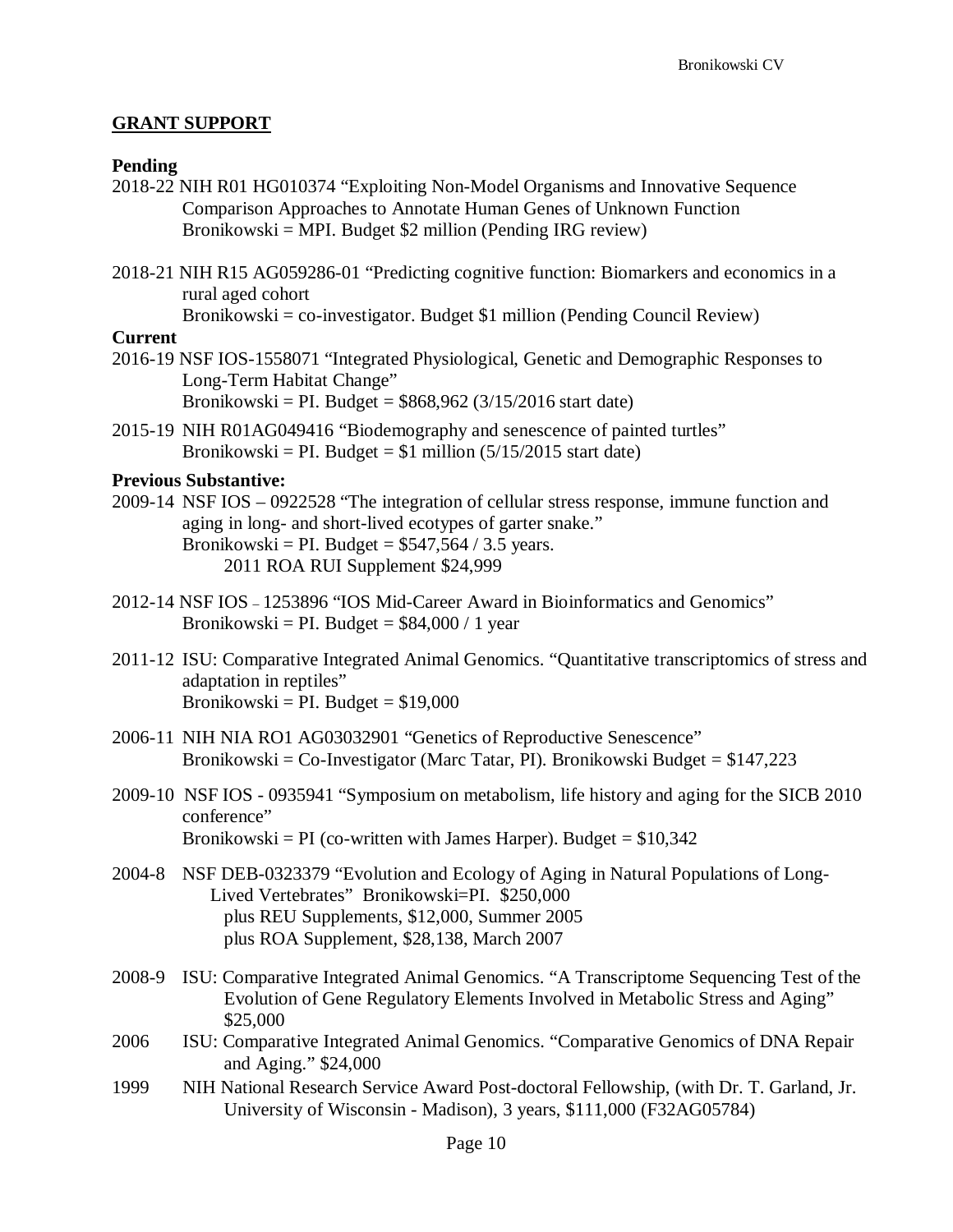- 1997 NSF Post-doctoral Fellowship Biosciences Related to the Environment, (advisor: Dr. A. F. Bennett, University of California - Irvine), 2 years, \$80,000 (DBI-9750218)
- 1995 NSF Dissertation Improvement Grant, \$11,000 DEB95-20694
- 1992 Howard Hughes Medical Institute, 5-year Predoctoral Fellowship in Mathematical Biology, \$120,000
- 1991 The Baxter Foundation, 1-year Predoctoral "William B. Graham" Baxter Fellow in Genetics, \$16,000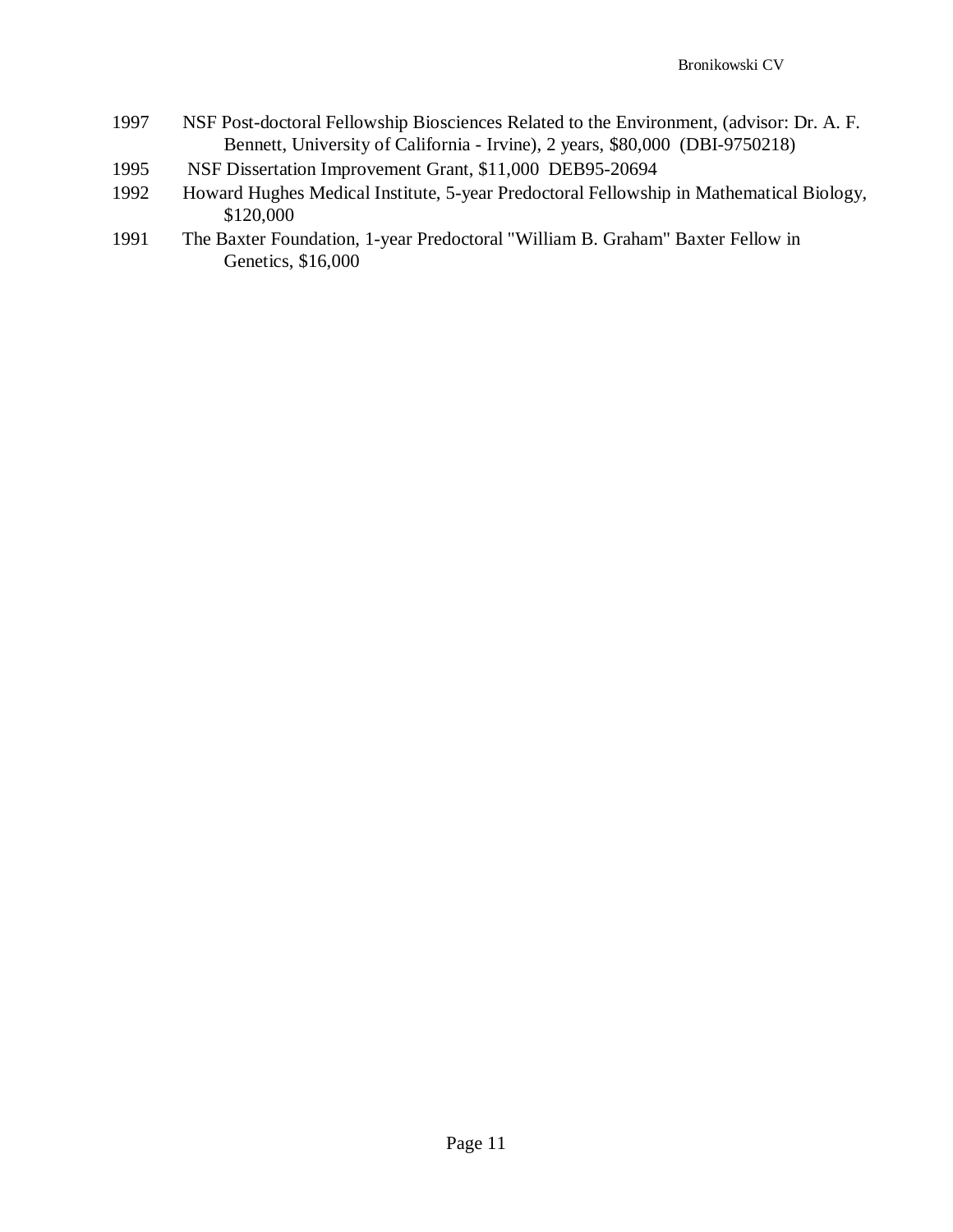# **TEACHING & MENTORING**

#### **Classes Taught**

- Biology of Aging, 3 credit undergrad/graduate course for the Gerontology program, ISU, Fall, 2015, Spring 2018.
- Surveys in Gerontology, 1 credit undergrad/graduate course for the Gerontology program, ISU. Spring, 2015.
- Evolutionary Genetics, 3 credit upper division undergraduate Biology course, ISU, Spring semester every year: 2007 – 2013, Fall semester every year: 2013-2017
- Foundations of Ecology and Evolution, co-teach a 4 credit required core course for the EEB graduate program, ISU. Fall semesters: 2009, 2010, 2011, 2013
- Foundations of Genetics, 1 credit required core course for the Genetics graduate program, ISU. Fall semesters: 2010, 2011, 2012, 2013
- Graduate seminar "Biology of Mitochondria", 1 credit, Fall 2011
- Evolutionary Ecology, 3 credit graduate and upper division undergraduate course, ISU, Fall semester: 2005, 2007
- Professional Skills for the Biological Sciences, 1 credit graduate course, ISU, Spring, 2007, Fall, 2012
- Human Anatomy and Physiology, 3 credit undergraduate course, ISU, Spring Semester, 2006
- Graduate Seminar in Life History Theory (Spring, 2005),
- Vertebrate Biology, Laboratory Coordinator, Biology Program, Iowa State University, Fall Semester 2004
- Co-organized "Biology of Aging" 1 credit seminar Genetics program, ISU, Spring Semester, 2000

#### **Advisor to Graduate Students and Post-doctoral Fellows Current:**

# **Students**

Kaitlyn Holden, Fall 2013 – present, PhD graduate student in Ecology & Evolutionary Biology Andrea Rabinowitz, Fall 2016 – present, PhD graduate student in Ecology & Evolutionary Biology Ashley Hedrick, Fall 2017 – present, PhD graduate student in Ecology & Evolutionary Biology Jeremy Andersen, Fall 2017 – present, MS graduate student in Ecology & Evolutionary Biology

# **Previous:**

# **Students**

Amanda Sparkman, Fall, 2004 – Spring, 2009, PhD awarded in Ecology and Evolutionary Biology Current position: Associate Professor, Westmont College, Monterey, California Megan Manes, Fall 2009 – Fall 2011, MS awarded in Ecology and Evolutionary Biology

Current position: Laboratory Technician, Dept. of Biology, Auburn University

Dawn Reding, Spring 2007 – Fall 2011 present, PhD awarded in Ecology and Evolutionary Biology (co-advised with William Clark, EEOB)

Current Position: Assistant Professor, Luther College, Dekora Iowa

Tonia Schwartz, Jan 2008 – Dec 2012, PhD awarded in Genetics

- Current position: Assistant Professor, Auburn University
- Shikha Parsai, Fall, 2011 Fall, 2013, MS awarded in Genetics

Current position: Laboratory Technician, Medicine, Case Western

Eric Gangloff, Fall, 2011 – Fall, 2016, PhD awarded in Ecology and Evolutionary Biology Current position: Marie Skłodowska-Curie Post-Doctoral Research Fellow, CNRS, France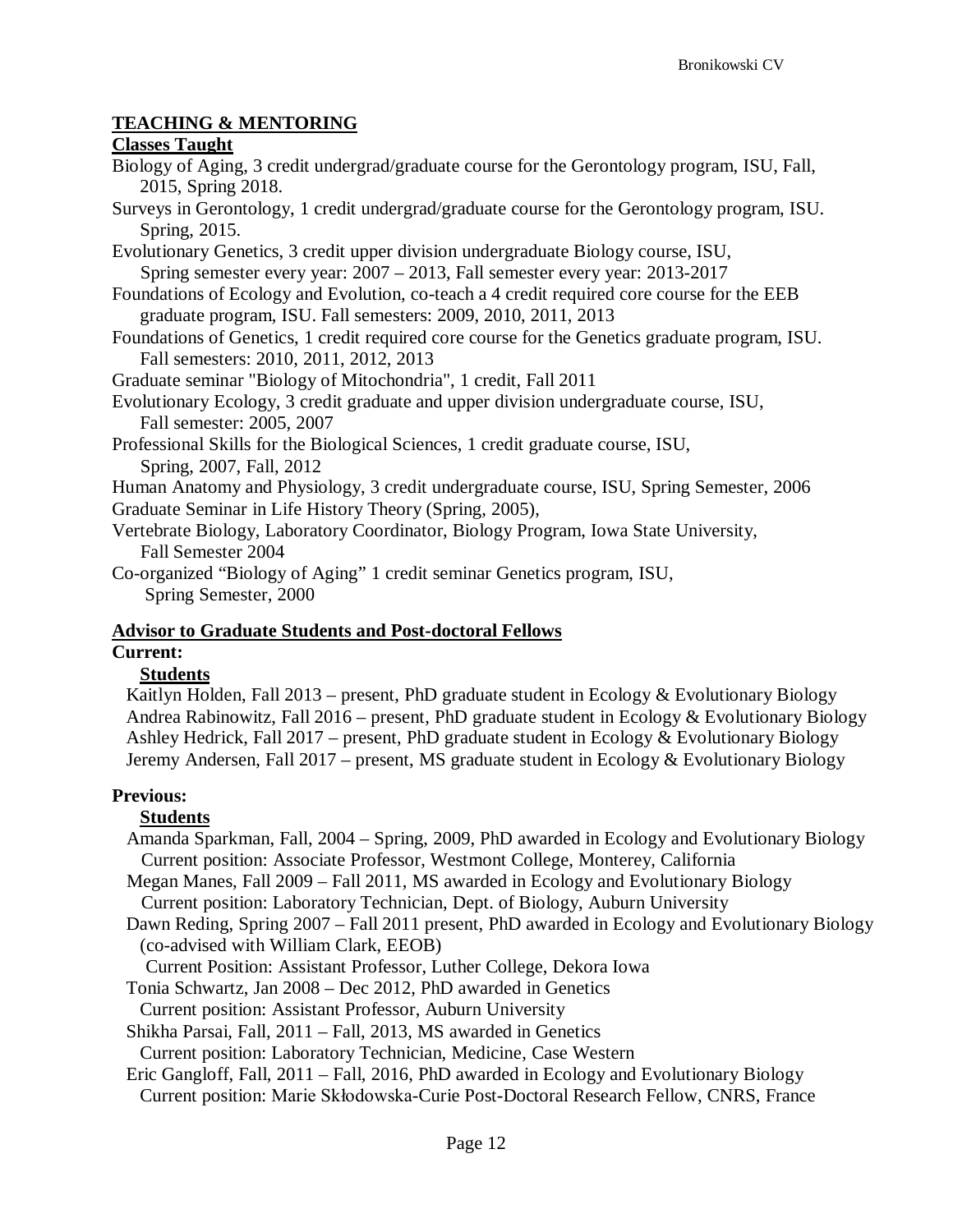# **Post-doctoral**

- Dr. Kylie Robert, Fall 2005 Summer 2007, Post-doc, Ecology, Evolution & Organismal Biol. Current Position: Lecturer Level B (equivalent to Asst. Prof.), Zoology, La Trobe University, Victoria, AU
- Dr. David Miller, Fall 2010, Post-doctoral Fellow, EEOB, ISU Current Position: Assistant Professor, Dept. of Environmental Sciences, Penn State University
- Dr. M. Gabriela Palacios, Jan 2010 –Dec 2011, Post-doc, Ecology, Evolution & Organismal Biol Current Position: Investigador adjunto, Consejo Nacional de Investigaciones Cientificas y Tecnicas (CONICET), Argentina
- Dr. Elizabeth Addis, Jan 2011 July, 2012 HHMI Post-doc, Genetics, Development & Cellular Biol. Current Position: Assistant Professor, Gonzaga University
- Dr. Dawn Reding, Jan 2012 December 2012, Post-doc, EEOB, ISU Current Position: Assistant Professor, Luther College, Dekora Iowa
- Dr. Suzanne McGaugh, Jan 2014 May, 2014, Ecology, Evolution & Organismal Biology Current Position: Assistant Professor, University of Minnesota, St Paul, Minnesota
- Dr. Luke Hoekstra, Jan 2016 present, Ecology, Evolutionary & Organismal Biology

# **Mentor to Undergraduate & High School Research (\*advisee)**

# **Current:**

Colin Finnigan, Spring 2018 – present, BCBio, ISU Max Mouldon, Fall, 2016 – present, Animal Ecology, ISU Kelsi Hagerty, Summer 2016 – present, Genetics, ISU \*Alison Basel, Spring 2017 - present, International Honors Program

# **Previous**:

Kevin Schneider, Summer 2016 – Summer 2018, High School Teacher, Dowling HS, DSM Merritt Polomsky, Fall 2015 – Fall 2017, Genetics, ISU Josh Walker, Fall, 2016 – Fall 2017, Genetics, ISU Elena Thornhill Fall, 2016 – Summer, 2017, Genetics, ISU Taylor Didesch Fall, 2016 – Spring, 2017, Animal Ecology, ISU Kelsey Gerwig, Spring 2017, Freshman Honors Program Elizabeth Heldt, Fall, 2014 – Spring 2016, Biology, ISU Caitlyn Corwin, Fall 2013 – Summer 2016, Biology, ISU Rachel Clancy, Summer 2015, Animal Ecology, ISU Tyler Knierim, Summer 2013 – 2014, Animal Ecology, ISU Mitchell Barazowski, Fall 2012 – 2014, Animal Ecology, ISU URA program Samantha Carter, Fall 2013 – 2014, Animal Science, ISU URA program \*Carolina Rodriguez, Spring 2013 – 2014, McNair Scholar Program, Genetics ISU Madeline Topf, Summer 2013, Summer 2014 Young Engineers & Scientists Program, CBiRC Alexander Wendt, Fall 2011 – Spring 2013, Genetics, ISU Aubrey Brouillette, Summer 2012 – Fall, 2013, Biology, ISU Rachel Potter, Fall 2011 – present, Biology, Undergraduate Research Assistantship, ISU Shelby Williams, Fall 2010 – present, Anim Ecol, Undergraduate Research Assistantship, ISU \*Shikha Parsai, Fall, 2010 – present, Genetics, Iowa State University, Currently MS student, Genetics, ISU Whitney Manhart, Fall, 2010 – Summer, 2012, Ames High School Biology intern Amanda Borchers, Summer 2011, High School Science Teacher, Perry HS, Iowa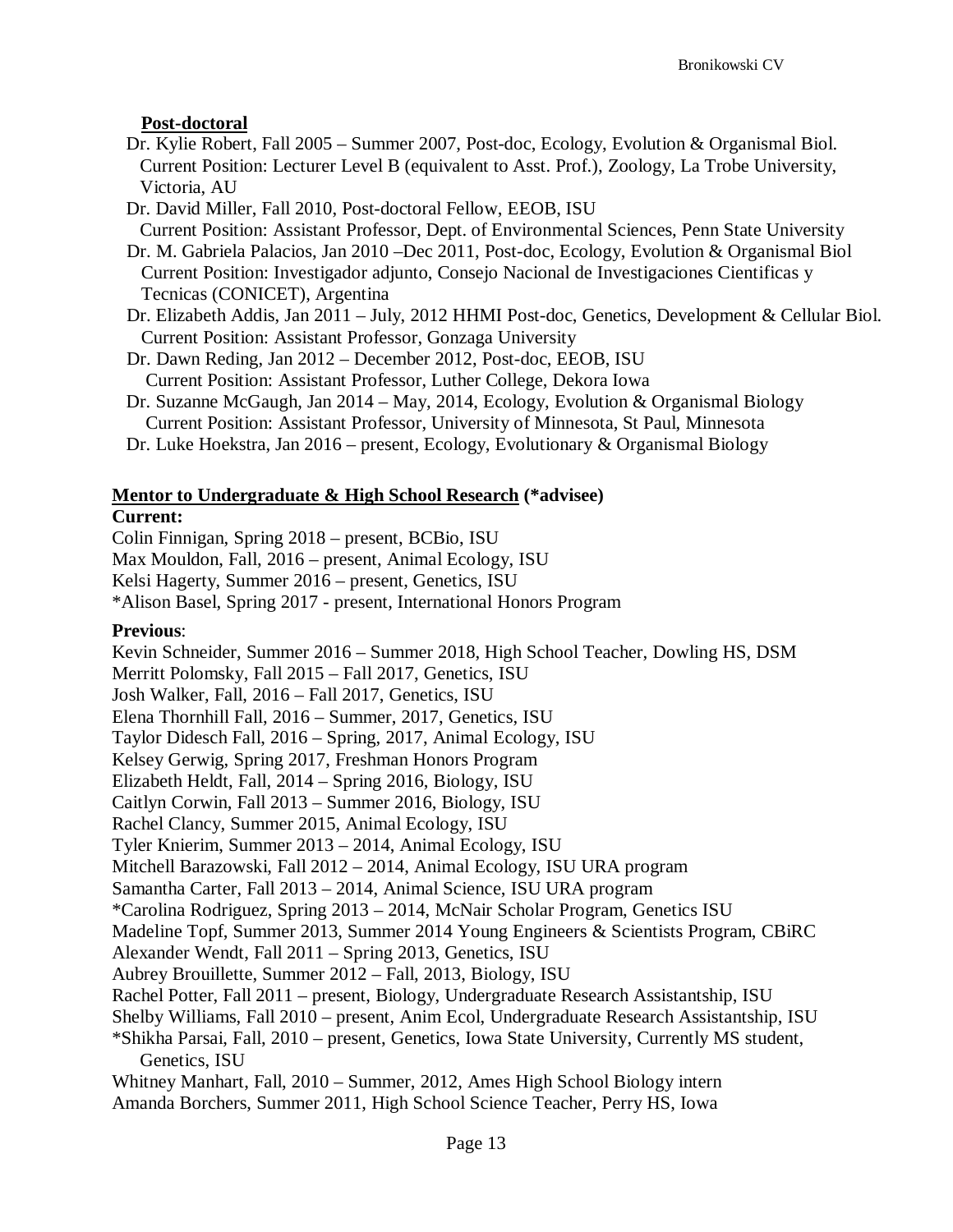Laura McGhee, Summer 2011 & 2012, High School Biology Teacher, Colfax-Mingo HS, Iowa

Cory Baughman, Summer 2011, Biology, St Olaf's College, NSF REU.

Jacob Ward, Fall, 2010 – 2011, Animal Ecology, Iowa State University

Tina Ward, Fall, 2010 – 2011, Animal Ecology, Iowa State University

Emily Larkins, Fall, 2010 – 2011, Biology, Iowa State University

Carolyn Carter, Summer 2010, High School Science Teacher, Clinton HS, Iowa

\*Maggie Brandenburg, Fall, 2008 – Summer, 2010, Biology, Iowa State University

Jill Madden, Summer, 2009 – Summer, 2010, Genetics, Iowa State University

Rafael Alviero, Summer, 2009 – Spring, 2010, Biology, Iowa State University

Rachel Flynn, Fall, 2009 – Spring, 2010, Biology, Iowa State University

Xiaoxi Yang, Fall, 2009 – Spring, 2010, Ames High School biology intern

Courtney Hewitt, Summer 2008, 2009 High School Science Teacher, Newton HS, Iowa

Megan Manes, Summer 2008 – 2009, Biology, Iowa State University

Erick Hernandez, Fall, 2008 – 2009, Biology, Iowa State University

- Matthew Morrill, Spring 2005 2009, Zoology, Iowa State University, supported on NSF REU supplement for Summer 2006.
- \*Jeremy Chamberlain, Fall 2005 2009, Biology, Iowa State University. Currently Post-doc, U. Arkansas – Little Rock.
- Hana Yoon, Spring 2008, Ames High School Biology intern
- Nicole Rutscher, Spring 2007 2008, Biology major, Iowa State University.

Kristy Bellinger, Spring 2007 - 2009, Biology major, Iowa State University, PWISE and NSF REU awardee, Summer 2007, Currently PhD student, Washington State U.

- \*Abigail Lehman, Spring 2007 2008, Biology major, Iowa State University, Currently lab technician at U. Iowa Hospitals
- Erica Helhmich, Summer 2006 Spring 2007, Biology major, Iowa State University
- Ann Cannon, Fall 2005 Summer 2006, Animal Ecology major, Iowa State University, supported jointly with NSF REU & ISU PWiSE Internship Program, Summer 2006
- Jasmine Chen, Spring 2006 Ames High School biology intern

Cristina Mendez, Spring 2005 – Summer 2006, Microbiology major, Iowa State University

Tempy Sims, Spring 2005 – Spring 2006, Animal Ecology major, supported on NSF REU Supplement for Summer 2005

Michael Herriges, Spring 2005, Ames High School biology intern

Christian Cox, Fall, 2003 – Summer 2005, NSF-UMEB Program, Iowa State University. Currently Assistant Professor, Georgia Southern University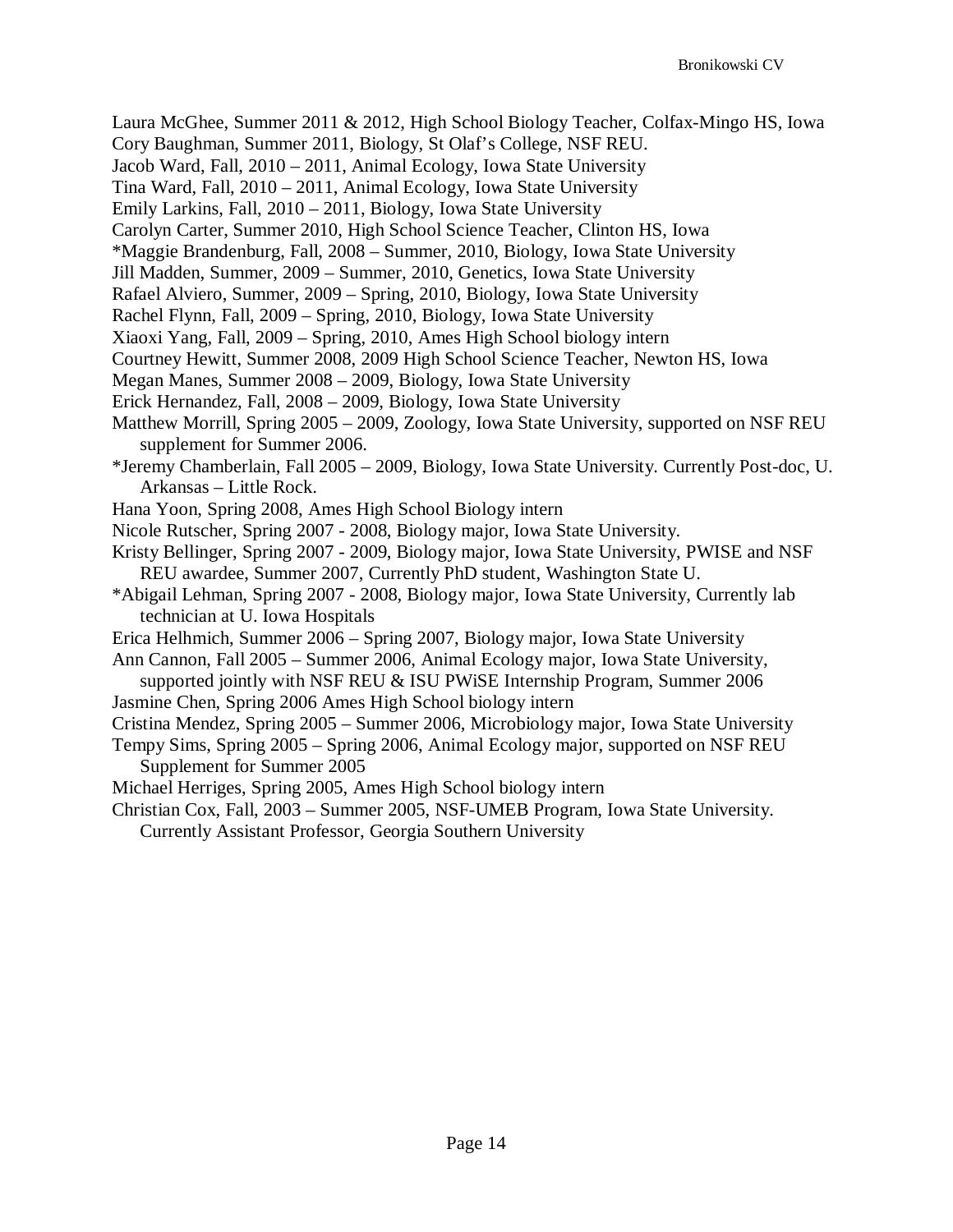# **ADDITIONAL PROFESSIONAL EXPERIENCE**

- NIH/NIA Invited participant "Geroscience: A Phylogenetic View of Interventions in Aging" Nov 2016, New Orleans LA
- NIH/NIA Invited participant "Autonomous and Non-autonomous Mechanisms of Aging" Aug 2016, Bethesda MD
- President-elect, President, Past-President, American Genetic Association, 2016-2018
- Organized AGA President's Symposium "Evolutionary Quantitative Genetics in the Wild", Toronto, ON, March 2018
- Associate Editor, Journal of Heredity, 1/2015 present
- Evolutionary Demography Society, Board 2013 Dec 2016
- Participant in NIH-sponsored Canine Longevity Consortium, April, 2014 Dec 2016
- Faculty for the Annual NIH-sponsored Experimental Aging Course (1-week summer course) 2013 2018
- American Genetics Association, Council 2012 2014
- American Society of Naturalists, Student Research Awards Committee, 2013 2014
- Member of Genome Consortiums for the python, the common garter snake, and the painted turtle. Sequencing undertaken at the WashU Genome Center. The Consortia goals are to increase molecular resources for studying sex determination, physiological adaptation, and phenotypic plasticity
- Associate Editor, Aging Cell, 5/2006 8/2013
- Associate Editor, Ecology and Ecological Monographs, 1/2005 12/2011
- NIH/NIA CMAD Panel, October 2016
- NIH/NIA, Special Review Panels for Comparative Biology of Aging, November, 2009, 2010; March 2013; July 2013; September 2015
- NSF Panel "Evolutionary Genetics" 10/2010, Arlington Virginia
- NESCent / NCEAS Working Group. "Evolutionary Ecology of Primate Life Histories"

 $1/07 - 5/15$ 

- NSF Panel "Evolutionary and Population Ecology" 10/2006, Arlington Virginia
- Ellison Foundation & MBL joint sponsored course "Molecular Biology of Aging," 7/30 8/20/06 Course Instructor for workshop "Demographic Analyses of Aging" Designed and taught this 1 week workshop as part of the MBL course.
- BWF-HHMI Course in Scientific Leadership and Laboratory Management, Chevy Chase Maryland, June 2005
- National Institute on Aging / University of Michigan: 10<sup>th</sup> Annual Summer Training Course in Experimental Aging Research, June 2002

Reviewer for over 30 journals, the NSF, and the NIH.

# **PROFESSIONAL SOCIETIES**

American Genetic Association Society for Integrative and Comparative Biology Sigma Xi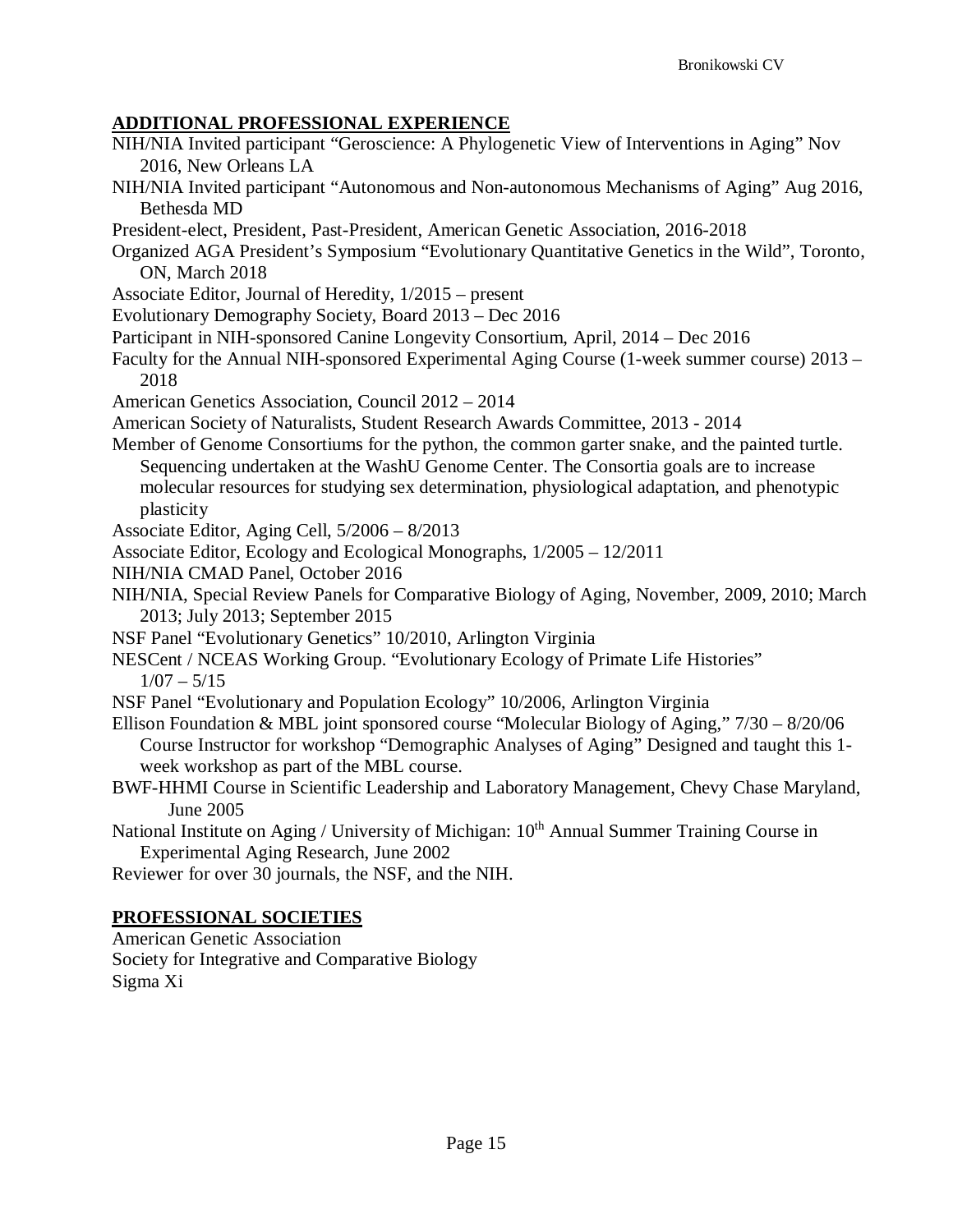#### **INVITED MEETING/WORKSHOP PRESENTATIONS**

- (upcoming) SEB (Socieity for Experimental Biology) in symposium "Generality of the pace-of-life syndrome" July, 2018, Florence, Italy
- SICB (Society for Integrative and Comparative Biology), in symposium "Life-history approaches to whole-organism performance" January, 2017, New Orleans, LA
- GSA (Gerontological Society of America) in NIH pre-conference symposium "Geroscience: A Phylogenetic View of Interventions in Aging" November, 2016, New Orleans, LA
- Philosophical Transactions Workshop, "The interplay among ontogeny, adaptation, and chance in life history trajectories: do individual differences matter?" October, 2015, Tromso, Norway (sent lab member Eric Gangloff)
- APS (American Physiological Society) in symposium "Diverse Approaches in Evolutionary Physiology" October, 2014, San Diego, CA
- EvoDemo 2014 (Evolutionary Demography Society), November 2014, Stanford, CA
- The Rank Prize Funds, in Symposium "Oxidative Stress, Does it Play a Role in Life Histories and Ageing?" May, 2014, Grasmere UK.
- NRC/NAS (USA) Workshop on Comparative Biodemography, April, 2014, Washington DC
- Ecogen2013 (Ecological Genomics), November, 2013, Kansas City, MO
- ESA (Ecological Society of America) in symposium "Universal senescence? New theories and experimental approaches across the tree of life" August, 2012, Portland OR
- Snake Genomics Consortium, October 2011, Vail, CO
- AGA (American Genetics Association), in symposium "Genomics and Biodiversity"

July, 2011, Guanajuato, Mexico

- APS (American Physiological Society), in symposium "The Life History Physiology Nexus," August, 2010, Boulder, CO
- SICB (Society for Integrative and Comparative Biology), in symposium "Metabolism, Life History and Aging", Jan, 2010, Seattle, WA
- GSA (Gerontological Society of America) in symposium "The Wilder Side of Aging", November, 2009, Atlanta, GA
- SSAR (Society for the Study of Amphibians and Reptiles) in symposium "Reproduction in the Ophidia", July, 2009, Portland OR
- ESEB (European Society for Evolutionary Biology) XI Congress, Uppsala Sweden, August, 2007 in symposium "Aging and senescence in wild animal populations"
- Max Planck Institute for Demographic Research: Evolutionary Demography, October 2006, Duke University, Raleigh, NC
- MBL Summer Course: Molecular Biology of Aging, August, 2006 Research Lecture "Physiological Evolution and Aging"
- American College of Sports Medicine, June, 2005, in Symposium "Making sense of microarray and RT-PCR Investigations in Exercise and Health," Nashville, TN

North American Snake Biology 2000 meeting, September 2000, University of Arkansas,

In Workshop "Evolutionary Ecology and Physiology"

ICSEB V (International Congress for Systematic and Evolutionary Biology), August, 1996, Budapest, Hungary. In Symposium "Phenotypic Plasticity in Evolution."